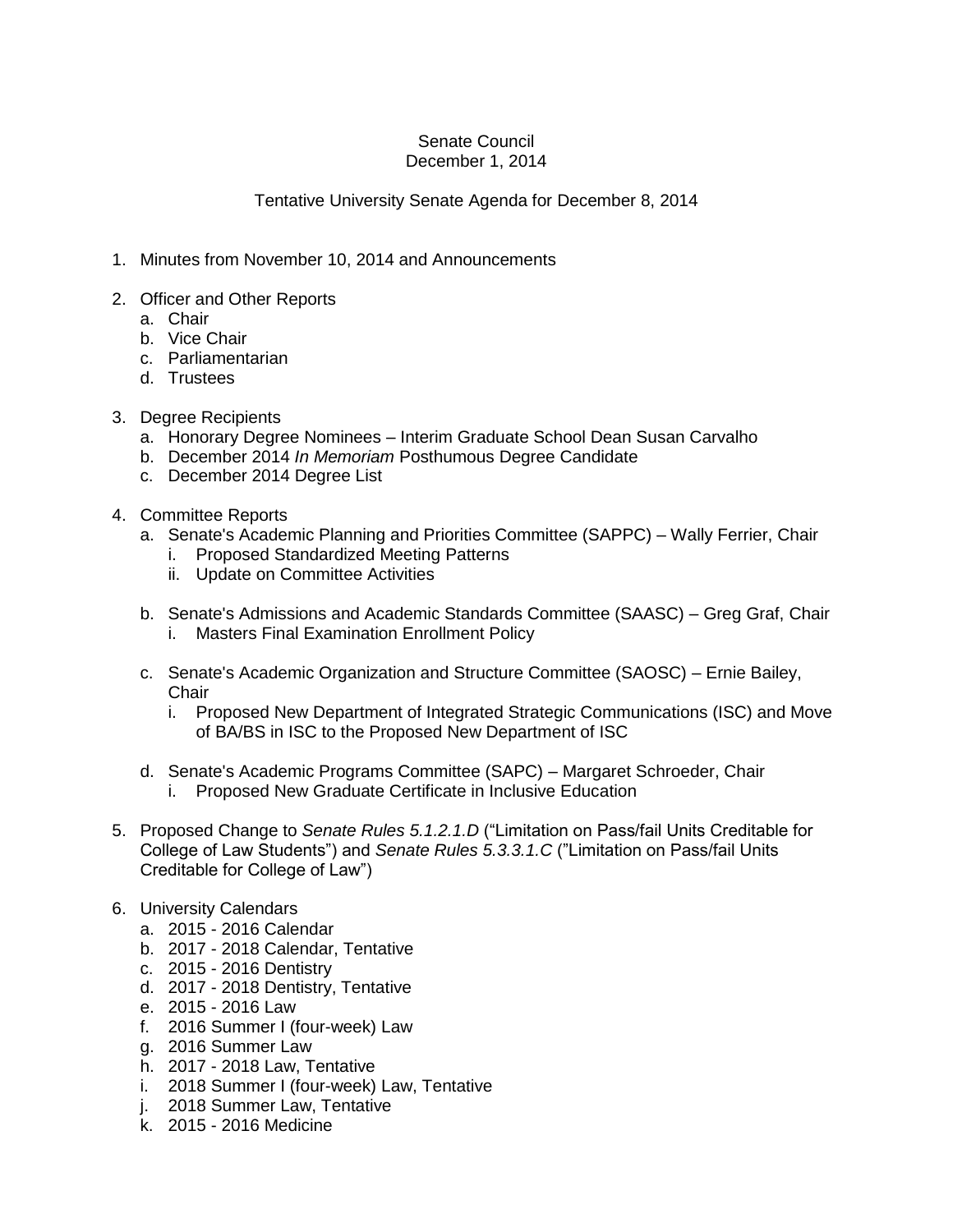- l. 2017 2018 Medicine, Tentative
- m. 2015 2016 Pharmacy
- n. 2017 2018 Pharmacy, Tentative
- o. 2015 2016 Winter Intersession
- p. 2017 2018 Winter Intersession, Tentative
- 7. Proposed Revision to *Governing Regulations X* ("Employment") & *Governing Regulations XIV* ("Ethical Principles and Code of Conduct") – Marcy Deaton, Associate General Counsel
- 8. University Appeals Board Report for 2011-12, 2012-13, 2013-14 and Trends Joe Fink, UAB Chair
- 9. UK's Learning Management System Patsy Carruthers, Director of Academic Technologies (15 minutes)
- 10. Proposed Changes to the UK Retirement Plan Joey Payne, Chief Benefits Officer (15 minutes)
- 11. Other Business (Time Permitting)